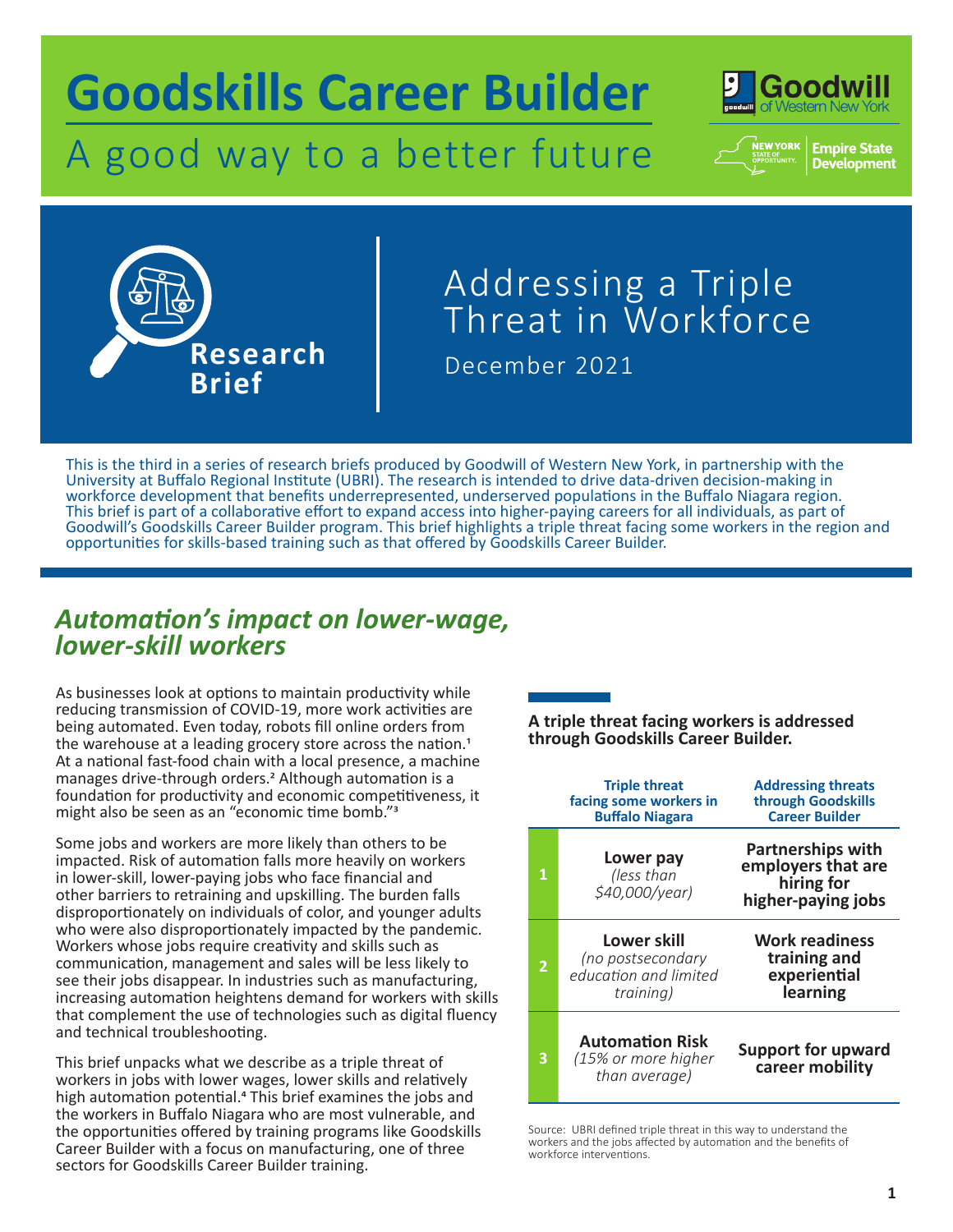### *A look at the most vulnerable jobs and workers*

Across Buffalo Niagara, 76,200 workers across 89 occupations are in lower-wage, lower-skill jobs at high risk of automation.<sup>5</sup> These jobs represent close to one in seven jobs in the two-county region.<sup>6</sup> These jobs are filled by workers who spend a relatively high percentage of their time on repetitive tasks in predictable, routine settings that can be more easily automated. Those who fill these jobs spend a relatively low percentage of their time on work that involves decision-making, creativity, flexibility, problem-solving or more complex interactions between people.

Some sectors of the economy are more likely than others to employ workers facing this triple threat. Automation could affect close to 15,000 fast food workers in the Buffalo Niagara region, potentially hastened by the "great resignation" of workers dropping out of the labor force. This made jobs harder to fill and increased starting wages.7 Automation could affect close to 9,000 laborers in manufacturing and other sectors of the economy. Compared to all occupations in the regional economy, males, people of color and younger adults between ages 19 and 34 will be disproportionately susceptible to automation.

Triple-threat jobs in Buffalo Niagara are concentrated in industries such as Hospitality where workers often move from one job to another but less frequently move up a career pathway within the industry.<sup>8</sup> They often get trapped in lower-wage work because of variable work schedules, limited access to flexible transportation and limited employee training and skills development—some of the same factors that leave these workers more vulnerable to automation. While industries such as Manufacturing offer better prospects for upward mobility, career pathways can be narrow for traditionally underrepresented workers. While people of color represent 25% of all workers in Buffalo Niagara, they comprise only 16% of workers in Manufacturing.<sup>9</sup>

**Half of the 10 most common job titles facing a triple threat involve food services.**

| <b>Job Title</b>                          | # Jobs | <b>Risk of Automation</b><br>(above the average) |  |
|-------------------------------------------|--------|--------------------------------------------------|--|
| <b>Fast Food Workers</b>                  | 14,815 | $+31%$                                           |  |
| Laborers and Material<br>Movers           | 9,163  | $+17%$                                           |  |
| Janitors and Cleaners                     | 7,979  | $+23%$                                           |  |
| <b>Waiters and Waitresses</b>             | 5,949  | $+30%$                                           |  |
| <b>Construction Laborers</b>              | 3,476  | $+32%$                                           |  |
| Cooks, Restaurant                         | 3,452  | $+25%$                                           |  |
| Landscaping and<br>Groundskeeping Workers | 3,343  | + 29%                                            |  |
| Maids and Housekeeping<br>Cleaners        | 3,151  | + 25%                                            |  |
| <b>Bartenders</b>                         | 2,924  | $+21%$                                           |  |
| Food Preparation<br>Workers               | 2,201  | $+29%$                                           |  |

Source: UBRI analysis of occupational data from Emsi, Buffalo Niagara, 2020.

**Persons of color, males, and younger adults are more likely to work in a job where they face a triple threat.**

|                  | <b>Triple Threat Jobs</b> | <b>All Jobs</b> |
|------------------|---------------------------|-----------------|
| Ages 19 to 35    | 42%                       | 33%             |
|                  |                           |                 |
| Male             | 59%                       | 50%             |
| Female           | 41%                       | 50%             |
|                  |                           |                 |
| Persons of Color | 30%                       | 25%             |

Source: UBRI analysis of occupational demographic data from Emsi, Buffalo Niagara, 2020.



**Triple-threat jobs are concentrated in industries like Hospitality where upward mobility is limited.**

Source: Emsi, Occupational data for Buffalo Niagara region, 2020. Brookings, Moving Up: Promoting workers' upward mobility using network analysis, 2021. The share of upward transitions refers to job moves within a sector that result in higher wages.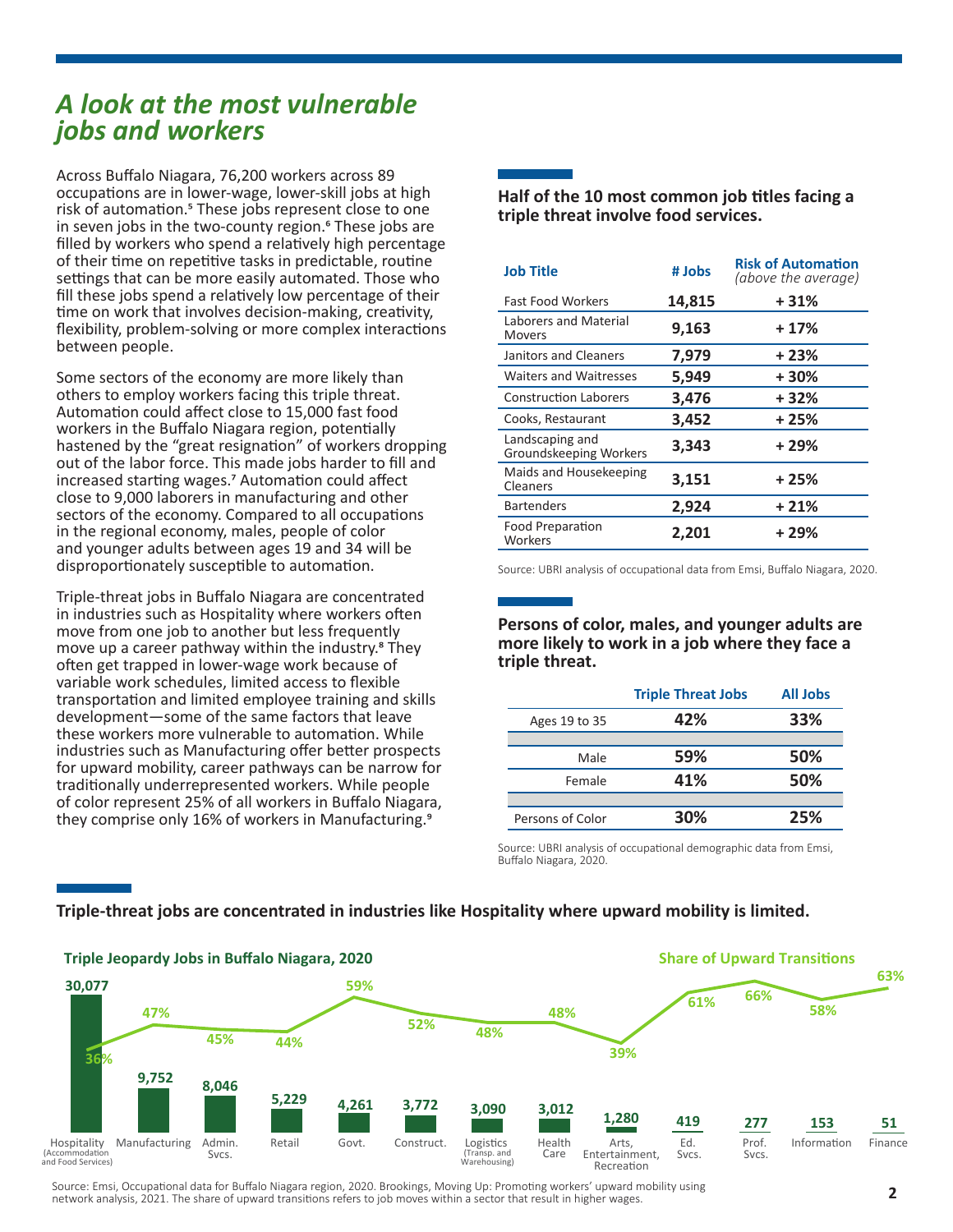# *The Opportunity*

As automation threatens jobs over future years and has already transformed jobs in the economy, technical training and work readiness skills are becoming even more important in the labor market.

Across industries and occupations, education and training opens doors to jobs that are less vulnerable to automation. Those in a job requiring at least some postsecondary training face a 4% lower-than-average risk of automation, compared to all jobs in the economy.<sup>10</sup> Labor experts describe increasing demand for new collar workers − neither blue nor white − with a combination of soft skills and technical training through nontraditional pathways. By comparison, workers in jobs requiring no education or training beyond high school are 10% more likely to perform roles that could be automated.

Training for growing occupations and industries that are aligned with regional economic development strategies for target industries such as manufacturing and high growth cross-cutting occupational sectors such as tech will offer future stability to vulnerable workers facing a triple jeopardy. Jobs with the lowest automation potential are expected to grow by 6% through 2030, while jobs that are most vulnerable to automation will continue to decline in number. Many jobs that are at higher risk of automation have already been shed as a result of COVID-19.11

Increasing diversity along career pathways could narrow existing equity gaps that automation may widen without strategic intervention. This is especially true in industries such as manufacturing where upward mobility is more common but where career pipelines would benefit from greater diversity that cultivates talent among individuals who are currently underrepresented.

#### **Jobs requiring at least some post-secondary education are at lower risk of automation.**

| <b>Typical Entry Level Education</b> | <b>Comparative</b><br><b>Risk of Automation</b> |
|--------------------------------------|-------------------------------------------------|
| <b>High school or Less</b>           | $+10%$                                          |
| Some postsecondary/2-yr degree       | $-4%$                                           |
| Bachelor's+                          | $-15%$                                          |

 Source: UBRI analysis of occupational data from Emsi, Buffalo Niagara, 2020. The comparative risk of automation is relative to all occupations in the economy.

#### **Workers of color are underrepresented in higher-wage, higher-growth jobs at low risk of automation.**

| <b>Automation Potential</b>            | Low      | <b>Average</b> | <b>High</b> |
|----------------------------------------|----------|----------------|-------------|
| Jobs in Buffalo Niagara, 2020          | 78,526   | 350,634        | 98,986      |
|                                        |          |                |             |
| Average Wage                           | \$75,619 | \$48,193       | \$34,427    |
| Projected Growth through 2030          | 6%       | 0%             | $-6%$       |
| % Requiring Postsecondary<br>Education | 95%      | 35%            | 1%          |
| % Workers of Color                     | 22%      | 25%            | 28%         |
|                                        |          |                |             |
| <b>Jobs Projected through 2030</b>     | 83,440   | 350,164        | 93,081      |

Source: UBRI analysis of occupational data from Emsi, Buffalo Niagara, 2020.